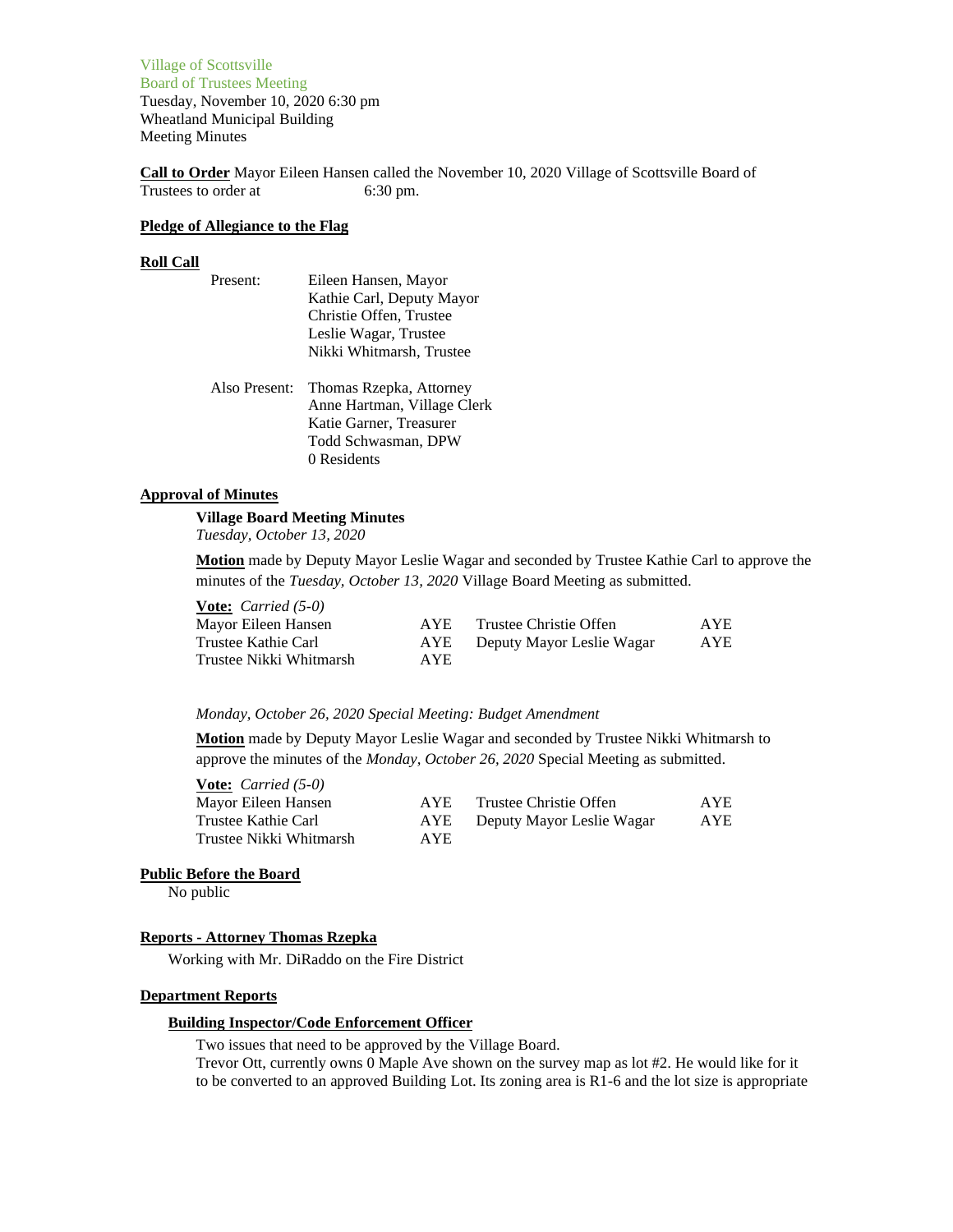for a single family Residential House. At this time there is no plans to build, he is possibly looking to sell the lot in the future. I have no issues with this conversion.

*Discussion*: This should go to the Planning and Zoning Boards for change in designation. Then the Village Board will assign it a street address.

Robin Stewart 7 Main Street would like approval for an apartment in the back of this location. She sent a letter which I have attached. My concerns are this is only a single story and there is no parking designated for this parcel.

*Discussion*: The property does not have its own parking space – an apartment cannot be put in. Village Board against the idea. This will go back to the Planning Board.

A building permit for a shed was submitted for 35 Rochester Street in the Historical District, I sent it off to Carl Schoenthal for review but no one at this current time actually knows who is on the Historical Board. Do we still have one?

#### **Building Permits Issued**

20-045 8 Chili Ave Interior Renovation 20-046 119 Heather Lane Generator 20-047 75 West Cavalier Roof Pending Historical Board approval 35 Rochester Street

CooperVision Phase five is about Halfway complete, working with them weekly during the construction process.

Old outstanding building permits, Letters will be sent out for expired permits that have not been completed so residents can apply for an extension.

Some concern had been brought up about the Assessor not receiving building permits, I send over a list of completed permits at the end of each year and he was fine with that process.

#### **Fire Marshal**:

Annual inspections are being completed; no major issues found.

#### **Code Enforcement:**

Just one quick reminder to Residents, I try and follow up on each complaint in a timely fashion, but with no follow up phone numbers or emails it's very hard to get to the bottom of some of these.

Knock on wood, Parking issues along main street have been quiet.

Working with the DPW and will be sending out letters for any residents that have brush left out at the street past the pickup deadline.

As always feel free to contact me with any questions or concerns you may have.

Doug Barber

## **DPW – Ken Bohn & Todd Schwasman**

- o Known drainage issue on Maple St. Water pools at the end of driveway, it will be first on list in the Spring. This will be dangerous with freezing, DPW will keep an eye on it and salt as needed.
- o Also, corner of Chili and Hanford another drainage issue to look at.
- o Hanford Ave residents are dumping leaves and brush in the drainage ditch on the opposite side of the street. DPW will clean it up this winter and letters will be sent to the residents.
- o Refuse and Recycling pickup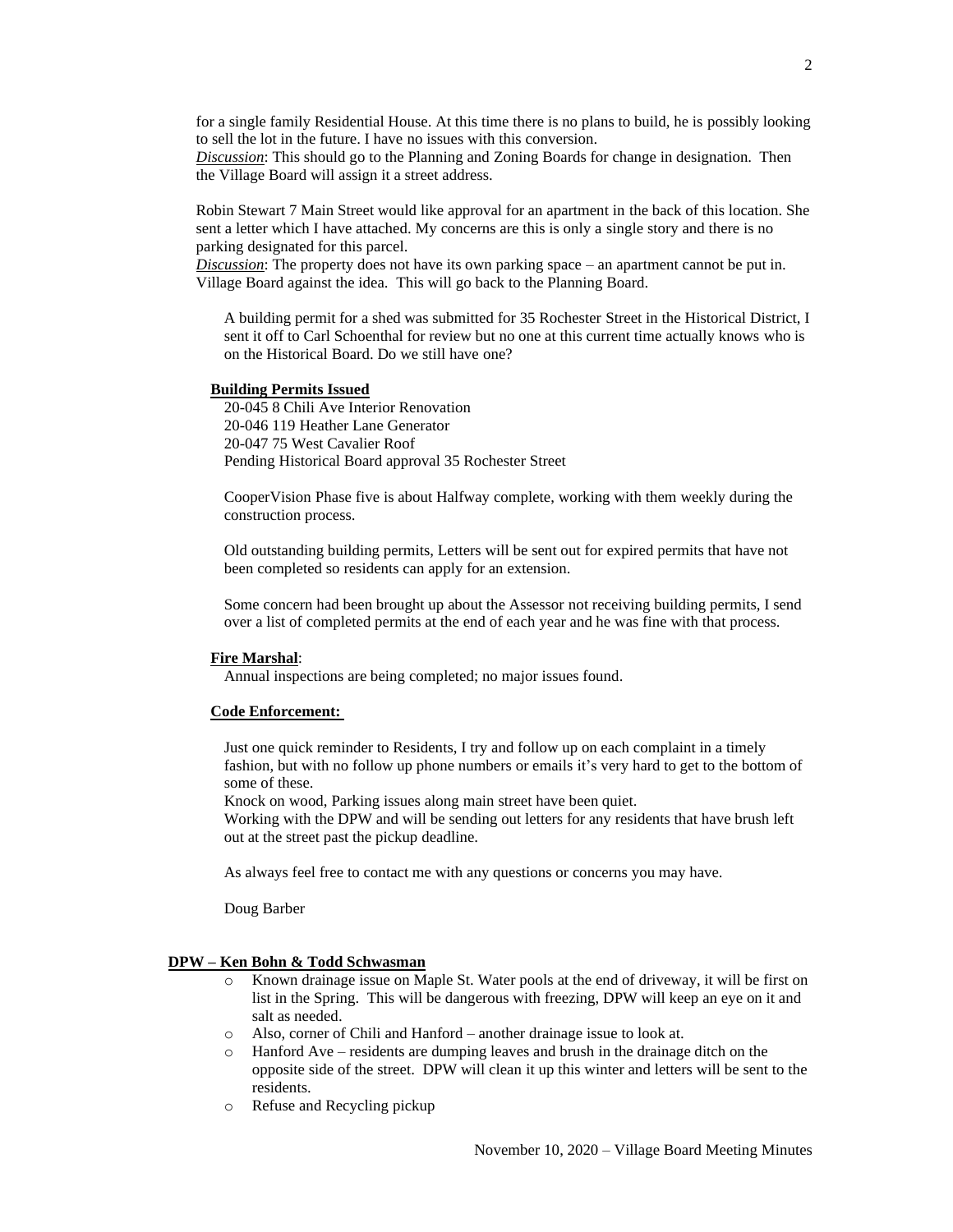- American Legion Hold Harmless or Legion needs to get the totes to the road, Trustee Offen offered to do that for the Legion
- 810 North Rd. vacant lot, residence is in the Town, invoice for pick up
- General public not following the guidelines, extra items and bags around the tote
- Change recycling back to every week starting Dec. 2, send out a notice to residents in the recycling calendar.
- Did some fine tuning on the arm of the garbage truck, works much smoother
- o Johnson Park floor professionally finished, and before start renting again get it professionally cleaned, there is money in the budget
- o COVID-19 Emergency Plan
- o North Rd should be done by Friday, Schwasman will walk through with the County to be sure everything is satisfactory, attention to sidewalks, manhole covers were done nicely, and the mailboxes are up.
- o Need the 1-Ton truck, \$50,000-60,000 money from CHIPS and sewer reserve.
- o Old garbage truck going to Auction International
- o Two plows list for sealed bid
- o One employee out for a few weeks for a personal injury not Workers' Comp
- o Tree Removal budget \$7,000, emergency tree trimming and removal bill \$8,200, \$1,000 in Shade Tree

## **Executive session**

**Motion** made by Deputy Mayor Leslie Wagar and seconded by Trustee Christie Offen to enter into executive session at 7:54 pm to discuss employee compensation and a legal matter.

**Vote:** *Carried (5-0)*

| Mayor Eileen Hansen     | AYE. | Trustee Christie Offen    | <b>AYE</b> |
|-------------------------|------|---------------------------|------------|
| Trustee Kathie Carl     | AYE  | Deputy Mayor Leslie Wagar | <b>AYE</b> |
| Trustee Nikki Whitmarsh | AYE. |                           |            |

**Motion** made by Trustee Kathie Carl and seconded by Deputy Mayor Leslie Wagar to adjourn executive session and return to regular session at 8:55 pm.

**Vote:** *Carried (5-0)*

| Mayor Eileen Hansen     | AYE  | Trustee Christie Offen    | <b>AYE</b> |
|-------------------------|------|---------------------------|------------|
| Trustee Kathie Carl     | AYE  | Deputy Mayor Leslie Wagar | AYE        |
| Trustee Nikki Whitmarsh | AYE. |                           |            |

#### **DPW Surplus Equipment**

**Motion** made by Deputy Mayor Leslie Wagar and seconded by Trustee Kathie Carl to declare the 2007 Freightliner garbage truck VIN 1FVHCYDJ67HV08705 and the 1997 Fisher 10ft snowplow and 2005 Fisher 8.5ft. snowplow, both in poor condition, the garbage truck going out to bid at Auction International and the snowplows put out for sealed bids due December 4, 2020.

| <b><u>Vote:</u></b> <i>Carried</i> $(5-0)$ |      |                           |            |
|--------------------------------------------|------|---------------------------|------------|
| Mayor Eileen Hansen                        | AYE. | Trustee Christie Offen    | AYE.       |
| Trustee Kathie Carl                        | AYE  | Deputy Mayor Leslie Wagar | <b>AYE</b> |
| Trustee Nikki Whitmarsh                    | AYE. |                           |            |

#### **Treasurer – Katie Garner**

#### *Pay Bills:*

**Motion** made by Deputy Mayor Leslie Wagar and seconded by Trustee Christie Offen to approve payables on the AP Check Register Report through November 10, 2020 and November prepaid bills with General Payables totaling *\$112,804.61*.

| <b>Vote:</b> Carried (5-0) |                        |     |
|----------------------------|------------------------|-----|
| Mayor Eileen Hansen        | Trustee Christie Offen | AYF |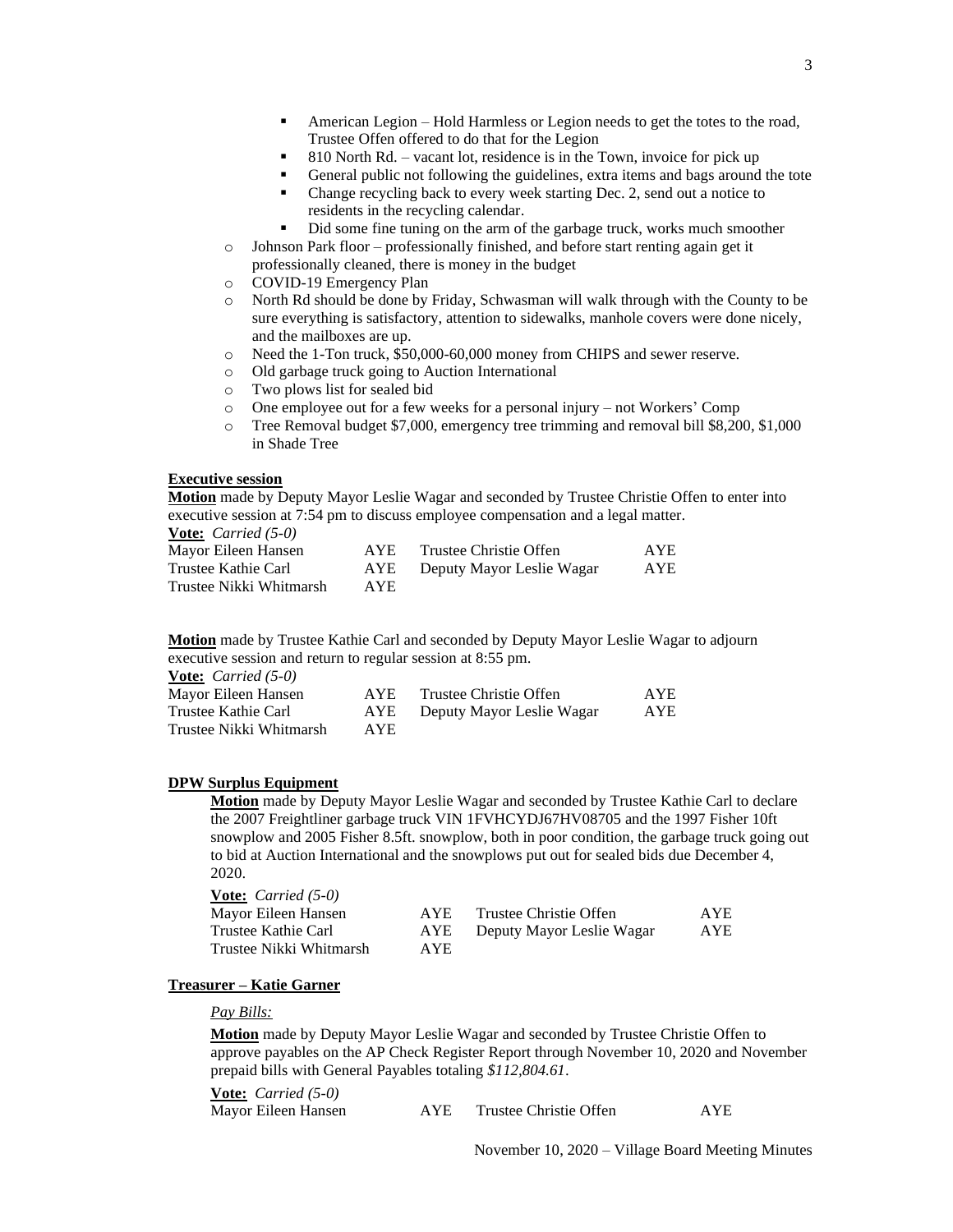| Trustee Kathie Carl     | AYE  | Deputy Mayor Leslie Wagar | AYE |
|-------------------------|------|---------------------------|-----|
| Trustee Nikki Whitmarsh | AYE. |                           |     |

*Treasurers Report:*

### *Monroe County Consolidated Plan Consortium*

Monroe County intends to contract with the Village of Scottsville for the period of September 1, 2020, through August 31, 2025, for membership in the County's energy aggregation group. If you do not wish to continue membership, please let me know.

In order to compile this agreement, I will need a copy of the village board's resolution approving the use of these services. Once that is received, an agreement will be routed through the ContrackHQ system. Please let me know if there have been any changes to the signatory so we can update it.

**MOTION:** made by Trustee Kathie Carl and seconded by Trustee Christie Offen to allow the extension of membership in the Monroe County Consolidated Plan Consortium for an additional 5-year period from September 1, 2020 through August 31, 2025.

| <b>Vote:</b> <i>Carried</i> $(5-0)$ |      |                           |            |
|-------------------------------------|------|---------------------------|------------|
| Mayor Eileen Hansen                 | AYE. | Trustee Christie Offen    | <b>AYE</b> |
| Trustee Kathie Carl                 | AYE  | Deputy Mayor Leslie Wagar | <b>AYE</b> |
| Trustee Nikki Whitmarsh             | AYE. |                           |            |

#### *Accrue Vacation Policy*

For employees hired after (DATE) to eliminate paying out unused vacation hours if someone leaves, more discussion needed

*Fire Budget Amendment* Meeting next week with District to discuss *Updates*

## **Suggested Budget Amendments:**

| SF.1620.41 |            | Fire Facility |        | 5,421  |        |        |
|------------|------------|---------------|--------|--------|--------|--------|
| SF.3410.2  |            | Equipment     |        | 3,973  |        |        |
| SF.3410.4  |            | Contractual   | 27,938 |        |        |        |
| SF.1910.4  |            | Insurance     | 21,000 |        |        |        |
|            | SF.2262.12 |               |        |        | 58,333 |        |
|            |            |               | \$     | 58,333 | \$     | 58,333 |

Budget amendment lower SFD budget for anticipated revenue shortfall for 01/01/21 - 05/31/21

## **Suggested Board Resolution:**

Public Hearing for 12/08/2020 to use \$7,800.00 Storm Sewer Reserve for Skanex invoice

**Motion** made by Deputy Mayor Leslie Wagar and seconded by Trustee Kathie Carl to schedule a public hearing on December 8, 2020 at 7:00 pm to consider the release of monies already on deposit in the Storm Sewer Fund for the payment of the Skanex invoice for clearing the storm sewer on Briarwood Lane in an amount not to exceed \$7,800.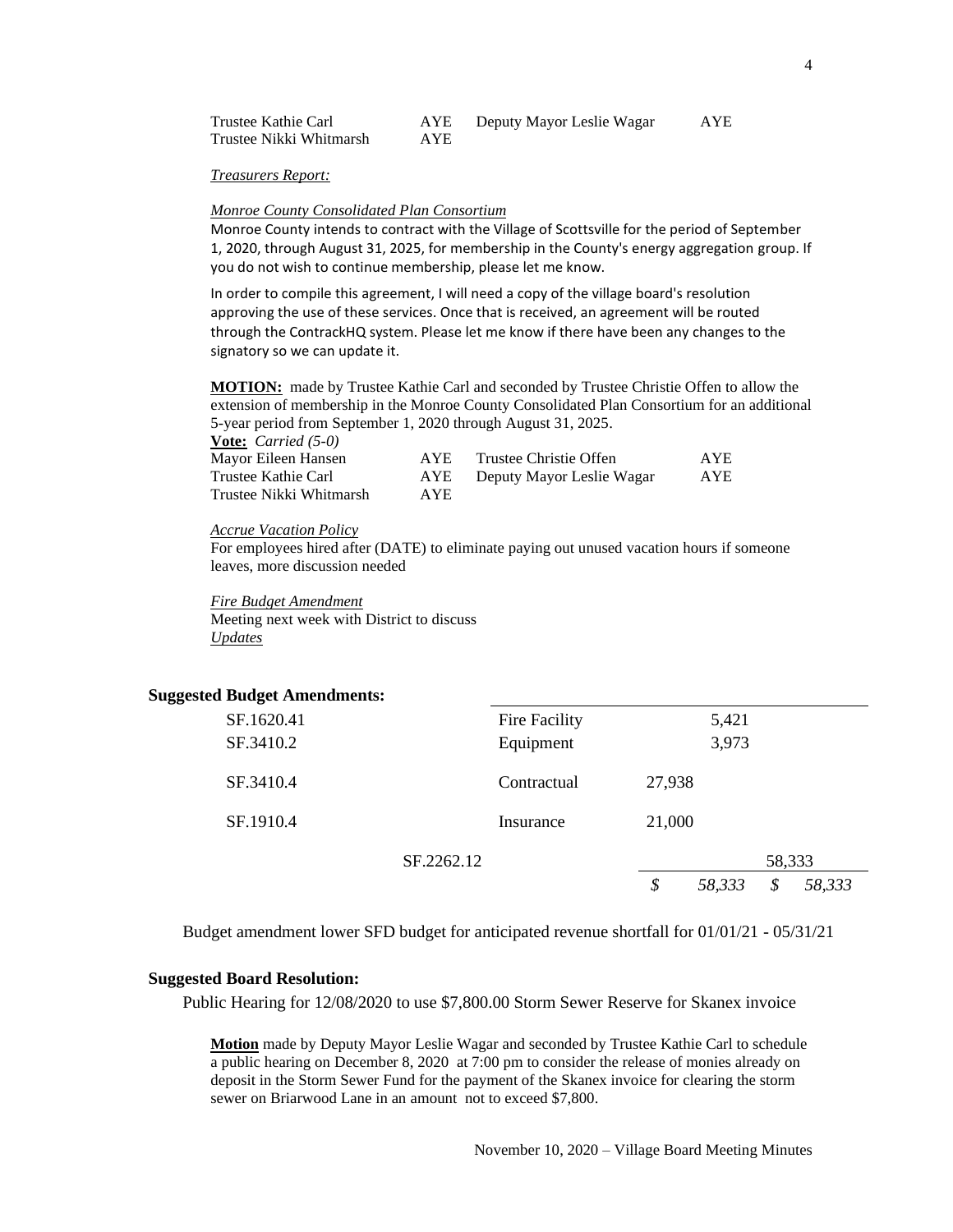| <b>Vote:</b> <i>Carried</i> $(5-0)$ |      |                           |            |
|-------------------------------------|------|---------------------------|------------|
| Mayor Eileen Hansen                 | AYE. | Trustee Christie Offen    | AYE        |
| Trustee Kathie Carl                 | AYE  | Deputy Mayor Leslie Wagar | <b>AYE</b> |
| Trustee Nikki Whitmarsh             | AYE. |                           |            |

## *Updates:*

Submitted paperwork for CDBG (Community Development Block Grant) reimbursement Received payment from town for fire service thru 09/30/2020 \$11,666.66 BOND Sale for Garbage Truck & fire radios 1.2925% interest Working on Fire District items Retirement Gold Certification

### **Clerk – Anne Hartman**

*Tax Surrender*

16 parcels surrendered to the County totaling \$13,050.50, will be paid to Village in April 2021.

#### *Holiday Office Hours*

| Wednesday, November 25, 2020 | close at Noon using Personal or Vacation |
|------------------------------|------------------------------------------|
| Thursday, November 26, 2020  | closed - Holiday                         |
| Friday, November 27, 2020    | closed - Holiday                         |
| Thursday, December 24, 2020  | close at Noon using Personal or Vacation |
| Friday, December 25, 2020    | closed - Holiday                         |
| Thursday, December 31, 2020  | close at Noon using Personal or Vacation |
| Friday, January 1, 2020      | closed - Holiday                         |

**Motion** made by Deputy Mayor Leslie Wagar and seconded by Trustee Christie Offen to close the Village Office for the holidays as listed above.

**Vote:** *Carried (5-0)* Mayor Eileen Hansen

| Mayor Eileen Hansen     | AYE. | Trustee Christie Offen    | <b>AYE</b> |
|-------------------------|------|---------------------------|------------|
| Trustee Kathie Carl     | AYE  | Deputy Mayor Leslie Wagar | AYE        |
| Trustee Nikki Whitmarsh | AYE  |                           |            |

#### *Old Office Copier*

**MOTION:** made by Deputy Mayor Leslie Wagar and seconded by Trustee Nikki Whitmarsh to declare the Toshiba copier #CTH820615 as surplus with no value and authorize the disposal of said copier.

## **Vote:** *Carried (5-0)*

| Mayor Eileen Hansen     | AYE.       | Trustee Christie Offen    | AYE |
|-------------------------|------------|---------------------------|-----|
| Trustee Kathie Carl     | AYE        | Deputy Mayor Leslie Wagar | AYE |
| Trustee Nikki Whitmarsh | <b>AYE</b> |                           |     |

#### **Trustee Reports:**

Deputy Mayor Leslie Wagar – Communications

Collected information from two companies for redesign of the website, will meet with the Mayor and Clerk

Trustee Christie Offen – DPW and Forestry Board Forestry Board was denied the tree planting grant Chamber is having a 12 Days of Christmas fund raiser

Trustee Nikki Whitmarsh – Planning Board/Zoning Board of Appeals